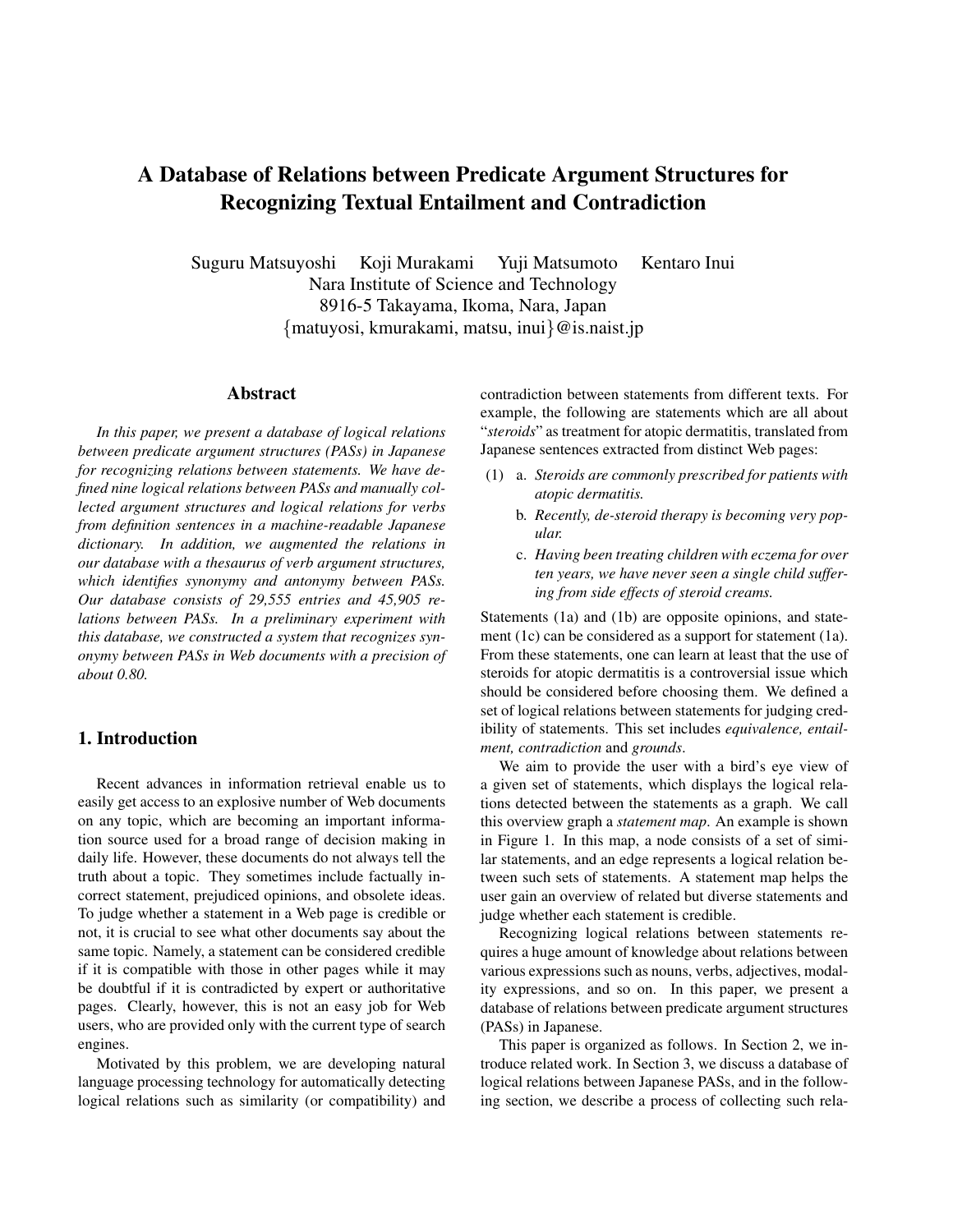

**Figure 1. A statement map for "steroids".**

tions from a dictionary and specify information about subject/object control for each verb in the database. In Section 5, we report the results of an empirical evaluation of the database. In Section 6, we conclude this paper.

# 2. Related work

Recognizing logical relations between statements requires knowledge about relations between predicates as well as entities. In English, there are several databases including a huge scale of such knowledge, such as WordNet[6], FrameNet[2, 13], MindNet[12] and VerbOcean[4]. For predicates, these databases mainly deal with synonyms and hypernyms, and are often used for recognizing textual entailment (RTE), which has recently attracted the attention of researchers[5].

There is research on creating large-scale collections of knowledge about relations between predicates in Japanese. For example, the *Bunrui Goi Hyo* thesaurus[10], a thesaurus of verb argument structures[15] and Japanese WordNet[3] are manually created. Some methods of collecting knowledge about logical relations between predicates from large corpus are proposed by Inui et al.[7], Torisawa[16], and Abe et al.[1]. Kaji et al.[8] and Suzuki et al.[14] have proposed methods of automatically acquiring such knowledge from a dictionary of Japanese.

As described in Section 4.1, we propose a method of extracting logical relations between PASs from definition sentences in a machine-readable Japanese dictionary. We identify several kinds of logical relations between PASs, as illustrated in Section 3, for recognizing logical relations between statements, while the logical relations acquired by Kaji et al.'s method [8] are limited to hypernyms and synonyms. The database created by Suzuki et al.[14], on the other hand, covers several relation classes; however, it does not specify which arguments are shared between related predicates. Our database identifies shared arguments as well

as fine-grained logical relations between PASs.

# 3. A database of logical relations between PASs

A PAS consists of a predicate and its arguments and is used as an unit for representing an event. Examples of PASs are shown below.

- (2) a. wash  $[\langle X \rangle_{agent}, \langle Y \rangle_{object}]$ 
	- b. give  $\left[ \langle X \rangle_{agent}, \langle Y \rangle_{them} , \langle Z \rangle_{goal} \right]$
	- c. be interested in  $\left[ \langle X \rangle_{agent}, \langle Y \rangle_{object} \right]$

Table 1 shows an overview of knowledge on Japanese PASs that we have been collecting for recognizing logical relations between statements. We focus on verbs, adjectives and predicative idioms as predicates. We are collecting knowledge on PASs from two aspects: argument structures and logical relations.

Pieces of knowledge on logical relations for PASs can be roughly classified into the following three classes:

- Thesaurus A thesaurus is a basic structure that can provide synonyms among PASs. In Section 4.2, we will overview the thesaurus of PASs that we adopt to our database.
- Relations between two events We defined the following nine types of logical relations between two PASs, with classification according to temporal connection and inevitability.

near synonym, hypernym, inseparable, cooccur, means, antonym, presupposition, effect, goal

We describe these relations in detail in Appendix.

Other sophisticated relations Logical relations among more than two PASs, for example, the Perspective on, Subframes and Precedes relations proposed in FrameNet[13].

# 4. Creating a database of relations between PASs

We have already carried out the following three tasks for making a database of relations between PASs.

- 1. Collection of basic argument structures for about 14,000 verbs and about 34,000 logical relations between two PASs.
- 2. Specification of a semantic class in a thesaurus to each of about 4,000 verbs.
- 3. Classification of constructions with sub-event of Japanese verbs.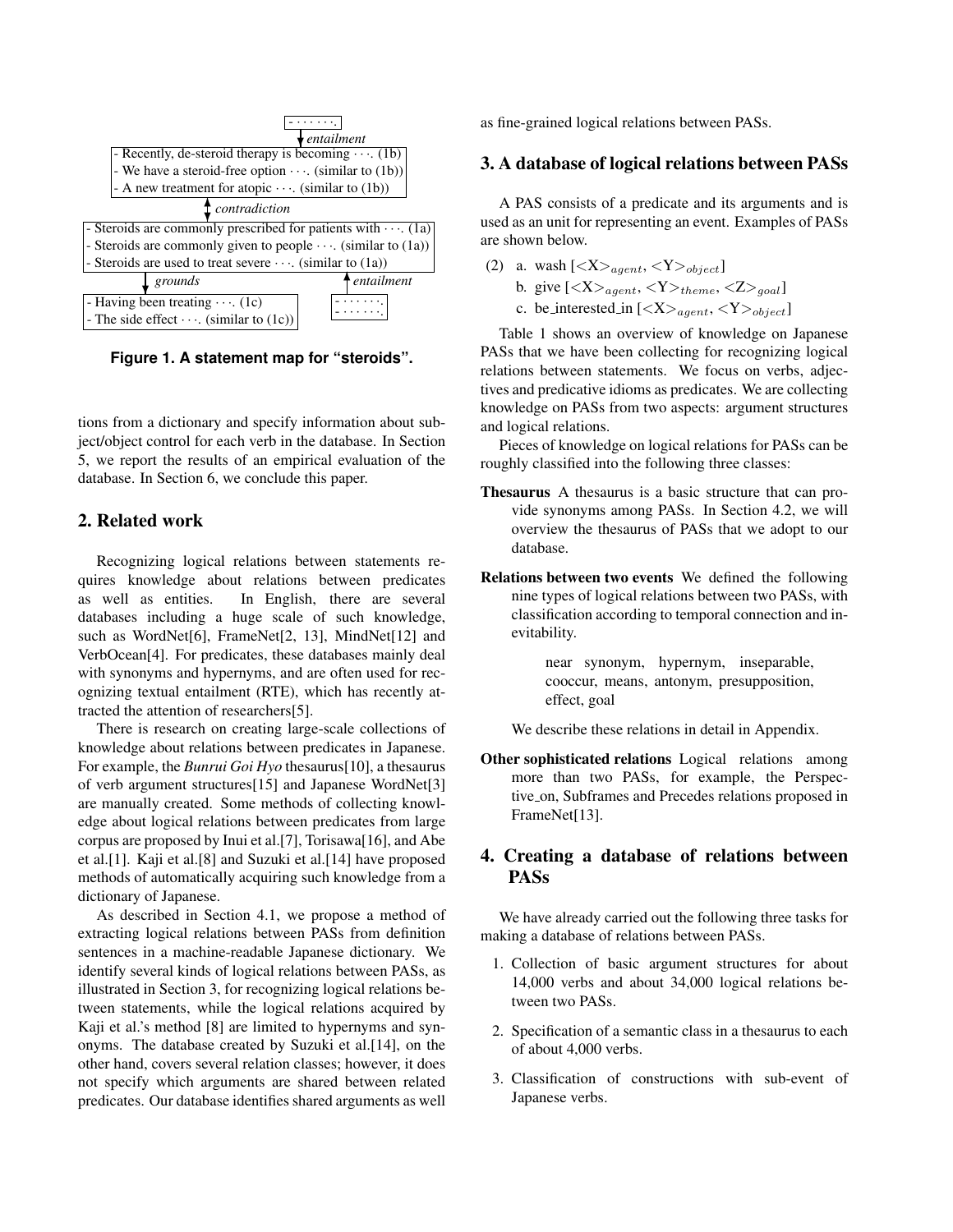|                   | Argument structure      |                | Logical relation |                         |           |
|-------------------|-------------------------|----------------|------------------|-------------------------|-----------|
|                   | Basic                   | With sub-event | <b>Thesaurus</b> | Between two             | Otherwise |
| Verb              | 14.000                  | 1,000          | 4,000            | 46,000                  |           |
| $i$ -Adjective    | 700 (ongoing process)   |                |                  | 700 (ongoing process)   |           |
| na-Adjective      | 2,000 (ongoing process) |                |                  | 2,000 (ongoing process) |           |
| Predicative idiom |                         |                |                  |                         |           |

**Table 1. Overview of the current status of development of our database.**

**Table 2. Logical relations for the headword "***taosu* **(put down)" from the definition sentence in a dictionary.**

| (Headword)     | 倒す (taosu) [ <x> ガ (GA), <y> ラ (WO)] (put down [<x> (Subject), <y> (Object)])</y></x></y></x>                                                                                                                                                     |
|----------------|---------------------------------------------------------------------------------------------------------------------------------------------------------------------------------------------------------------------------------------------------|
| Presupposition | $\dot{\mathbb{Z}}$ ( <i>tatsu</i> ) $\left[ \langle Y \rangle \dot{\mathcal{J}} \right]$ ( <i>GA</i> ) $\left[ \langle Y \rangle \right]$ ( <i>stand</i> $\left[ \langle Y \rangle \right]$ ( <i>Subject</i> ) $\left[ \langle Y \rangle \right]$ |
| Means          | 加える (kuwaeru) $[\langle X \rangle \nrightarrow$ (GA), $\frac{1}{\sqrt{2}}$ (chikara) $\frac{3}{\sqrt{2}}$ (WO), $\langle Y \rangle \stackrel{1}{\sim}$ (NI)]                                                                                      |
|                | (add $[<\!\!X\!\!>$ (Subject), pressure (Direct object), $<\!\!Y\!\!>$ (Indirect object)])                                                                                                                                                        |
| Means          | 傾ける (katamukeru) [ <x> ガ (GA), <y> ラ (WO)] (add [<x> (Subject), <y> (Object)])</y></x></y></x>                                                                                                                                                    |
| Hypernym       | する (suru) [ <x> ガ (GA), <y> ヲ (WO), 横 (yoko) ニ (NI)]</y></x>                                                                                                                                                                                      |
|                | (make $\left[ \langle X \rangle \right]$ (Subject), $\langle Y \rangle$ (Object), to lie down])                                                                                                                                                   |

# **4.1 Extraction of logical relations from definition sentences in a dictionary**

We have collected basic argument structures and logical relations for verbs from definition sentences in a dictionary.

For each sense of a headword verb in a dictionary, we carried out the following procedure:

- 1. Specify a PAS for the verb.
- 2. Extract all predicates from the definition sentence(s) of the word in the dictionary.
- 3. For each extracted predicate, do the following:
	- (a) Specify a PAS to the predicate.
	- (b) Choose a logical relation between the headword and the predicate.
	- (c) Relate the corresponding argument in the former PAS to each argument in the latter PAS.

Let us take an example for the above procedure. Suppose that we have a headword "*taosu* (put down)". First, we specify the following PAS to the word.

(3) a. 
$$
taosu
$$
 [ $\langle X \rangle$  GA,  $\langle Y \rangle$  WO] (put down [ $\langle X \rangle$  (Subject),  $\langle Y \rangle$  (Object)])

Next, we extract all predicates from the definition sentence of the word in a dictionary. As a dictionary of Japanese words, we used the *Iwanami* dictionary of Japanese[11]. In this dictionary, the definition sentence of the word "*taosu* (put down)" is the following.

*tat te iru mono ni chikara wo kuwae te katamuke, yoko ni suru.*

Literally, (To put down means to) make a standing objects lie down by adding pressure to it and tilting it.

This sentence includes the four predicates as shown with underlines: "*tat* (stand)", whose base form is *tatsu*, "*kuwae* (add)", whose base form is *kuwaeru*, "*katamuke* (tilt)", whose base form is *katamukeru*, and "*suru* (make)". We extract these four predicates for the headword.

For each extracted predicate, we perform the above procedure. Here, we take the last predicate "*suru* (make)" as an exmaple. First, we specify the following PAS to the predicate.

(4) a. *suru* [*<*?*> GA*, *<*?*> WO*, *yoko NI*] (make [*<*?*>* (Subject), *<*?*>* (Object), to lie down])

In this PAS, *yoko* (lying) is a constant component, which means that *yoko* (lying) does not absolutely vary according to contexts, unlike other components. Next, we judge a logical relation between the headword and this predicate as hypernym because the latter is more abstract word representing the same event that the former does. Finally, we relate the corresponding argument in the PAS of the word "*taosu* (put down)" to each argument in the PAS of the predicate "*suru* (make)", with the result of obtaining the following PAS for the latter:

(5) a. *suru* [*<*X*> GA*, *<*Y*> WO*, *yoko NI*]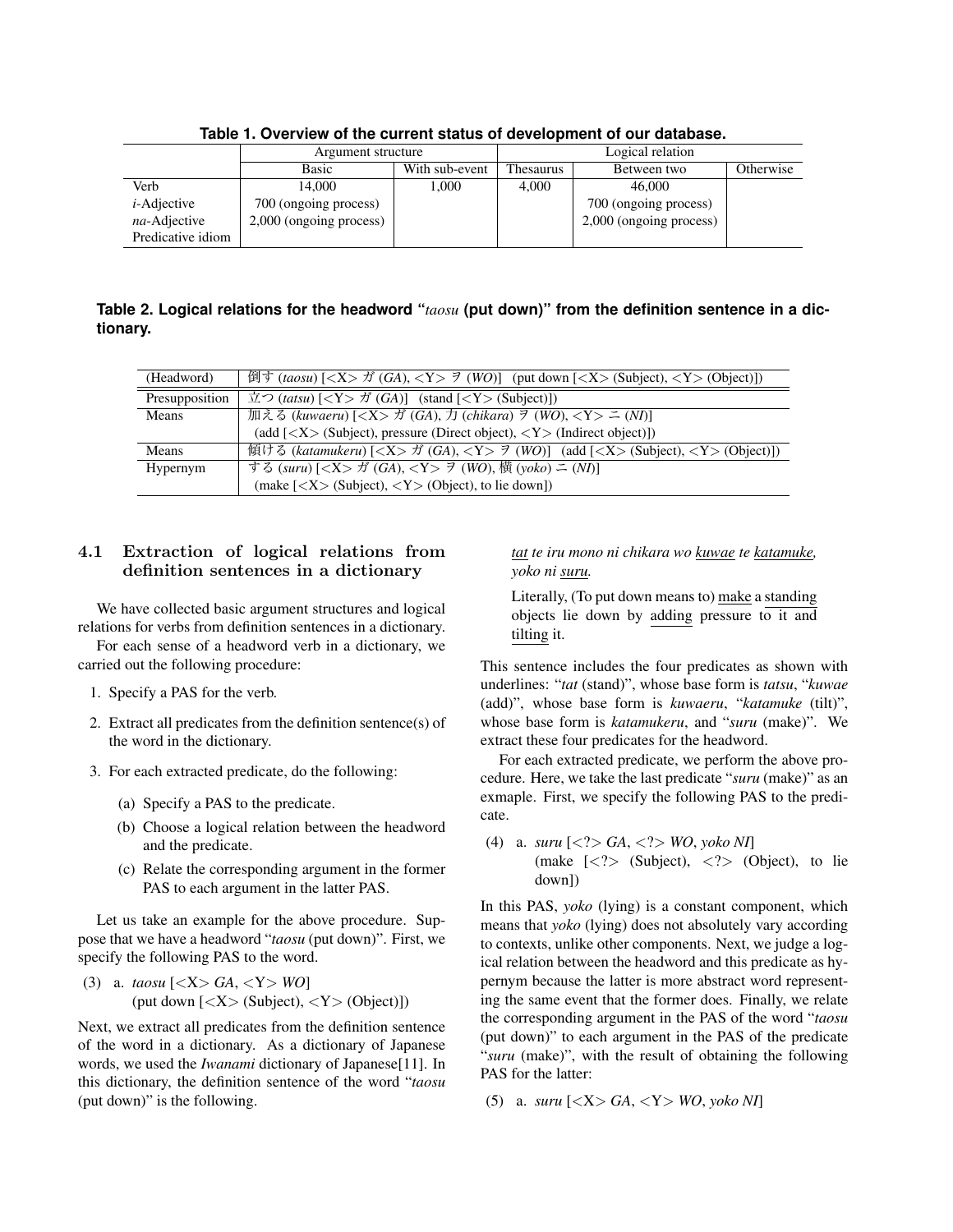

**Figure 2. A part of the thesaurus made by Takeuchi et al.[15].**

(make [*<*X*>* (Subject), *<*Y*>* (Object), to lie down])

We perform the above procedure for the other predicates similarly, and obtain logical relations shown in Table 2.

For 14,082 verbs (normal verbs and Japanese verbal nouns) in the dictionary described above, we have collected 14,082 PASs and 33,770 logical relations between two PASs.

#### **4.2 Augmentation of logical relations with a thesaurus of verb argument structures**

Takeuchi et al.[15] made a thesaurus of verb argument structures for about 4,000 verbs in Lexeed[9] that were the most frequently used. Their thesaurus has five levels: the top level has three classes, and the bottom level consists of about 1,000 classes. Figure 2 shows a part of the thesaurus. In this thesaurus, verbs belonging to the same semantic class at the bottom level can be considered as near synonym. For example, verbs "*kyuusyuu-suru* (absorb)" and "*suu* (inhale)" can be judged as near synonym because they belong to the same class as shown at the bottom in the left of Figure 2.

The thesaurus made by Takeuchi et al. has the remarkable advantage, among others, that it explicitly deals with antonymy for verbs. In this thesaurus, a forward-slash (/) in the fourth level class name means that the class has two antonymous classes of verbs in the bottom level. For example, the fourth-level class "inhalation/emission" has two sub-class "inhalation" and "emission". So, a verb belonging to the class "inhalation", such as "*kyuusyuu-suru* (absorb)" and "*suu* (inhale)", can be judged as an antonym for a verb belonging to a class "emission", such as "*hassansuru* (emit)" and "*haku* (exhale)".

For each verb in our database, we specified a semantic class at the bottom level in the thesaurus, if any. These semantic classes augment logical relations between PASs in our database, because they provide near synonym and antonym of verbs through the thesaurus.

As described in the previous subsection, our database has adopted word senses in the *Iwanami* dictionary of Japanese[11]. On the other hand, Takeuchi et al. followed the word sense distinctions in Lexeed[9]. In the case that multiple corresponding senses of a verb are found in Lexeed for one sense of the verb in the *Iwanami* dictionary, we reproduced the entry in our database as much as the former senses are, and for each of these entries, we specified one of the semantic classes that the senses of the verb in Lexeed belonged to. As a result, our database has 29,555 entries, including 9,582 entries with semantic classes, and 45,905 logical relations between PASs.

# **4.3 Specification of PASs with sub-events**

Some verbs take complicated constructions with complementizers, where an event referred to by the matrix clause embeds another event referred to by the subordinate clause. We call the former event super-event and the latter subevent. For example, Sentence (6a) has two events (6b) and (6c). The former is the super-event and the latter the subevent.

- (6) a. *Ken wa ashita Kyoto ni ikou to ketsui-shi ta.* (Ken decided to go to Kyoto tomorrow.)
	- b. *Ken ga aru koto wo ketsui-shi ta* (Ken decided something)
	- c. *Ken ga ashita Kyoto ni iku* (Ken will go to Kyoto tomorrow)

Such a PAS with a sub-event is often used in RTE. In this case, Statement (6a) entails Statement (6c) as well as State-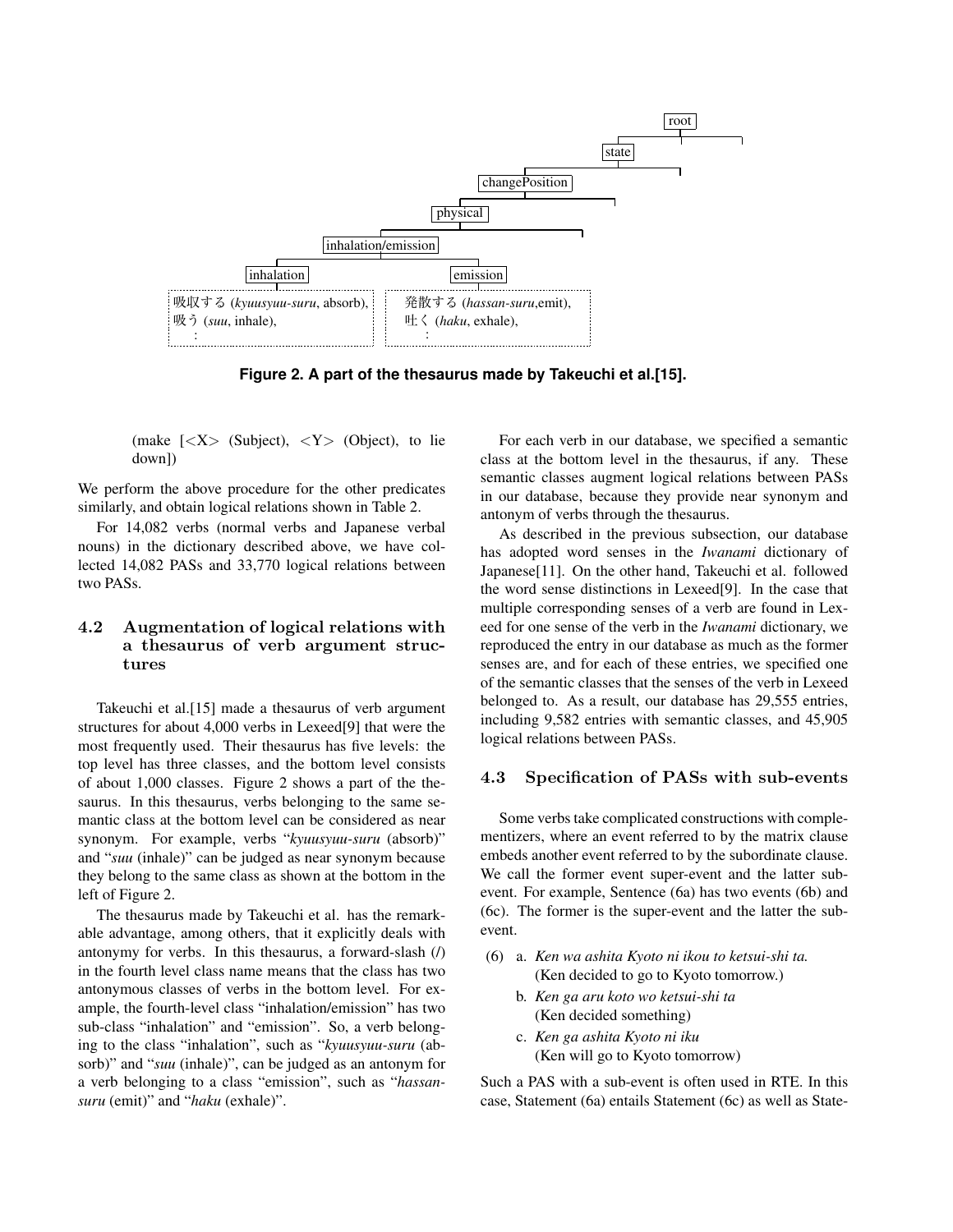| Number | Example                                        |
|--------|------------------------------------------------|
| 25     | ketsui-suru (determine),                       |
|        | kesshin-suru (make up my mind)                 |
| 28     | <i>yakusoku-suru</i> (promise),                |
|        | <i>ukeou</i> (undertake)                       |
| 93     | <i>meirei-suru</i> (order),                    |
|        | <i>vousei-suru</i> (request)                   |
| 1      | $iu$ (say)                                     |
| 16     | <i>kyoka-suru</i> (permit),                    |
|        | <i>kinshi-suru</i> (prohibit)                  |
| 3      | <i>teian-suru</i> (propose),                   |
|        | <i>hatsuan-suru</i> (suggest)                  |
| 170    | hatsugen-suru (state),                         |
|        | houkoku-suru (report)                          |
| 124    | <i>omou</i> (think), <i>mitomeru</i> (admit)   |
| 54     | <i>miru</i> (see), <i>kikoeru</i> (hear)       |
| 143    | <i>odoroku</i> (be surprised),                 |
|        | <i>kanshin-suru</i> (admire)                   |
| 71     | <i>shikaru</i> (scold), <i>tetsudau</i> (help) |
| 728    |                                                |
|        |                                                |

**Table 3. Number of verbs for each types.**

ment (6b). Variety of constructions with complementizers in Japanese makes it necessary to specify PASs with subevents.

By investigating control phenomena in Japanese and constructions of verbs related to them, we classified PASs with sub-events into eleven types according to possible constructions with a sub-event and identity of the subject of a sub-event. For example, we classified a verb "*ketsui-suru* (determine)" into Type I, whose verb can take constructions with markers of a sub-event "*koto wo*", "*wo*", "(a base-form of a verb +)*to*" and "(a *u*-form of a verb +)*to*", where the subject of a sub-event is always equal to the subject of the main verb. Verbs with Type I roughly correspond to subjectcontrol verbs in English, such as "promise" and "try". Another example is a verb "*meirei-suru* (order)". We classified it into Type III, whose verb can take constructions with markers of a sub-event "*koto wo*", "*wo*", "*you ni*" and "(an imperative-form of a verb +)*to*", where the subject of a subevent is always equal to the object of the main verb. Verbs with Type III roughly correspond to object-control verbs in English, such as "order", "persuade", and "permit".

We have already specified one of these types to 728 verbs in our database. The number of verbs for each types is shown in Table 3.

# **4.4 The current status of our database**

As mentioned in Section 4.2, our database has 29,555 entries and 45,905 logical relations between PASs. Table 4 shows an entry in our database. For each entry, we have specified the following seven items.

#### **Table 5. Numbers of logical relations in our database.**

| Relation       | Num    |  |
|----------------|--------|--|
| near synonym   | 17,816 |  |
| hypernym       | 11,487 |  |
| inseparable    | 174    |  |
| cooccur        | 4,274  |  |
| means          | 5,532  |  |
| antonym        | 540    |  |
| presupposition | 3,037  |  |
| effect         | 2,163  |  |
| goal           | 882    |  |
| Total          | 45.905 |  |
|                |        |  |

ID ID in this database

Headword A headword in *hiragana* spelling.

- Spellings Various spellings of the headword, including *kanji* spellings and *katakana* spellings.
- Semantic class A semantic class that the headword belongs to in the thesaurus described in Section 4.2.
- Linking IDs This item includes IDs of the following two dictionaries: *Iwanami* dictionary of Japanese and Lexeed dictionary.
- Argument structure A basic predicate argument structure that the headword takes, and the type of the verb described in the previous subsection, if any. Each surface case particle has the following information:
	- Deep case A semantic role represented by the surface case.
	- Alternatives Alternative case-marking particles that can be substituted for the surface case particle, if any.
	- Case component A variable for identifying the shared argument between related two PASs, or the noun (or noun phrase) that always appears to the left of the particle.
- Logical relations between PASs A list of logical relations between the target PAS and other PASs. Table 5 shows kinds and numbers of relations between PASs in our database.

#### 5. Experiment

In a preliminary experiment with the database described in the previous section, we applied it to recognizing synonymy and antonymy between PASs in Web documents.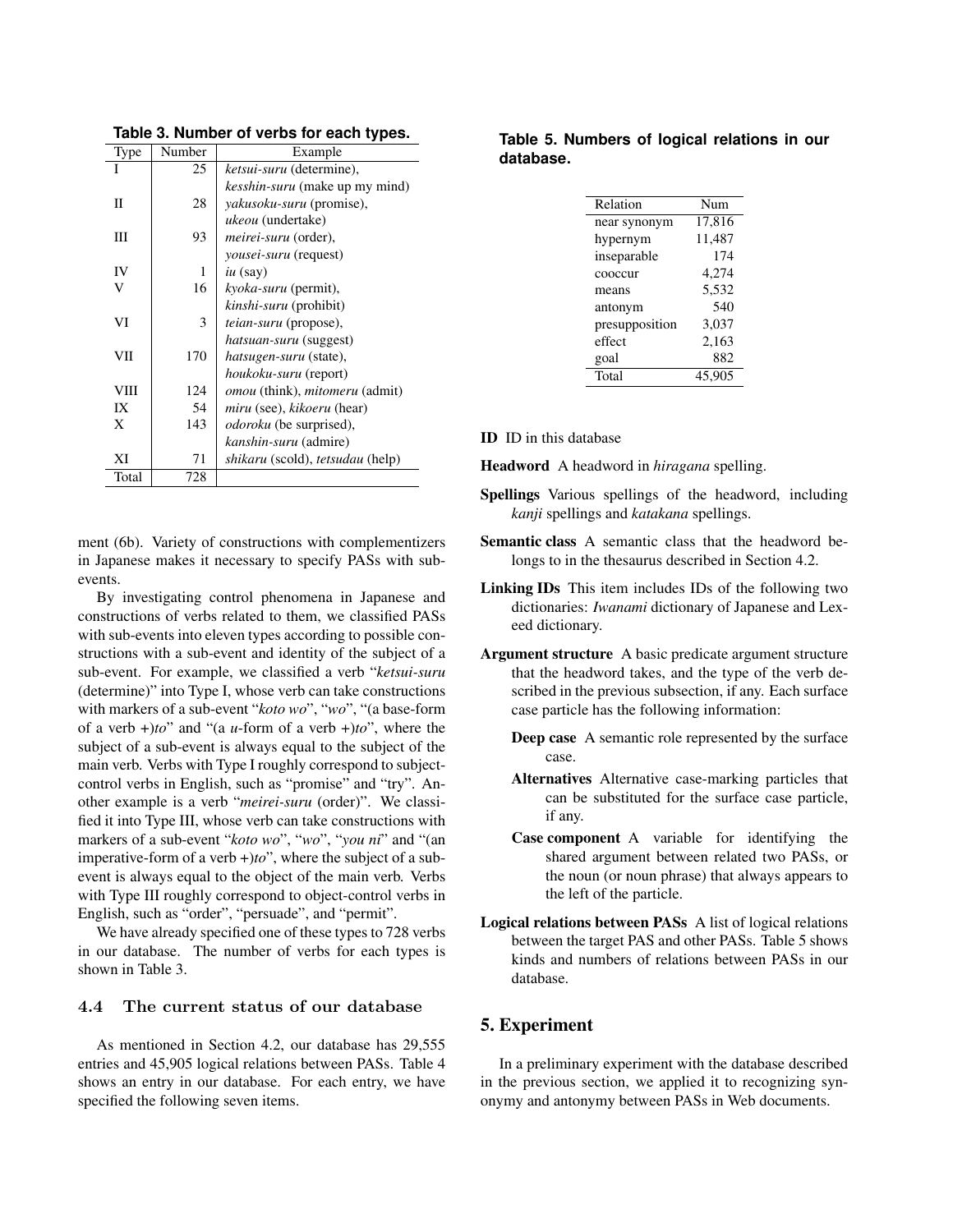| <b>Item</b>        | Value                                                                                                                 |
|--------------------|-----------------------------------------------------------------------------------------------------------------------|
| ID                 | 04992                                                                                                                 |
| Headword           | きゅうしゅうする (kyuusyuu-suru, absorb)                                                                                      |
| <b>Spellings</b>   | 吸収する (kyuusyuu-suru, absorb)                                                                                          |
| Semantic class     | state $\rightarrow$ change Position $\rightarrow$ physical $\rightarrow$ inhalation/emission $\rightarrow$ inhalation |
| Linking IDs        | IwanamiID: 0011538-0-0-0-x0. LexeedID: 06027950-4                                                                     |
| Argument structure |                                                                                                                       |
| Relation #1        | 吸い込む (suikomu) [ <x> ガ (GA), <y> ヲ (WO), <x> ニ (NI)]</x></y></x>                                                      |
| (near synonym)     | (swallows $\left[ \langle X \rangle \right]$ (Subject), $\langle Y \rangle$ (Object), into $\langle X \rangle$ ])     |
| Relation #2        | 吸い取る (suitoru) [ <x> ガ (GA), <y> ヲ (WO)]</y></x>                                                                      |
| (near synonym)     | $(suck \, [  Subject),  (Object)])$                                                                                   |
| Relation #3        | 取り入れる (toriireru) [ <x> ガ (GA), <y> ヲ (WO)]</y></x>                                                                   |
| (cooccur)          | (take in $\left[ \langle X \rangle \right]$ (Subject), $\langle Y \rangle$ (Object)])                                 |
| Relation #4        | する (suru) $[<\!\!X\!\!>$ ガ (GA), $<\!\!Y\!\!>$ ヲ (WO), 自分のもの (zibun'nomono) ト (TO)]                                   |
| (hypernym)         | (make $\left[ \langle X \rangle \right]$ (Subject), $\langle Y \rangle$ (Object), to be mine])                        |

**Table 4. An entry for "***kyuusyuu-suru* **(absorb)" in our database.**

#### **5.1 Methodology**

We used 4,347 and 5,989 PASs in Web documents about the two topics of "*steroids*" and "*smoking*," respectively. First, we asked an annotator to judge synonymy and antonymy between them for each topic. Next, we implemented a system that recognized synonymy and antonymy between PASs using our database. This system receives a set of PASs and outputs a statement map only with "antonym" edges. We evaluated performance of the system for recognizing each relation by precision and recall.

We used the following seven relations in our database and synonymy from the thesaurus described in Section 4.2 as "synonymy":

near synonym, hypernym, inseparable, cooccur, means, effect, goal

We also used the antonym relations in our database and antonymy from the thesaurus described in Section 4.2 as "antonymy".

#### **5.2 Results**

Tables 6 and 7 show the result for recognizing synonymy between PASs for each topic. In these tables, "<sup>o</sup>" indicates the number of PASs judged as having at least one synonymous PAS and "*×*" indicates the number of PASs judged otherwise: that is, we counted the number of PASs in the corpus for each of which the system found a synonymous PAS in the same corpus. For the topics "steroids" and "smoking", precisions of the system are  $80.1\%$  (822/1026) and 79.5%(501/630), respectively, and recalls of the system are 63.2%(822/1300) and 51.1%(501/980), respectively. We think that these results are high enough for the first step of generating statement maps. Examples of pairs of PASs

#### **Table 6. Result for the topic "steroids".**

|        |          | Annotator |       |       |
|--------|----------|-----------|-------|-------|
|        |          |           |       | Total |
| System |          | 822       | 204   | 1,026 |
|        | $\times$ | 478       | 2,843 | 3,321 |
|        | Total    | 1,300     | 3,047 | 4.347 |

**Table 7. Result for the topic "smoking".**

|        |       | Annotator |       |       |
|--------|-------|-----------|-------|-------|
|        |       |           | ×     | Total |
| System |       | 501       | 129   | 630   |
|        | ×     | 479       | 4,880 | 5,359 |
|        | Total | 980       | 5,009 | 5,989 |

that the system successfully judged as synonyms include: the pair (7a) and (7b) as well as the pair (8a) and (8b).

- (7) a. *takamaru* [*risuku GA*, *zyudou kitsuen DE*] (increase [risk (Subject), because of second-hand smoke])
	- b. *zyoushyou-sa-seru* [*zyudou kitsuen GA*, *risuku WO*] (increase [second-hand smoke (Subject), risk (Object)])
- (8) a. *yobikakeru* [*φ GA*, *kin'en WO*, *kitsuensya NI*] (promote [*φ* (Subject), quitting smoking (Object), among smokers])
	- b. *uttaeru* [*φ GA*, *kin'en WO*, *kokumin NI*] (appeal [*φ* (Subject), quitting smoking (Object), to the public])

For the system that recognized antonymy between PASs, precisions are  $45\%(14/31)$  and  $59\%(20/34)$  and recalls are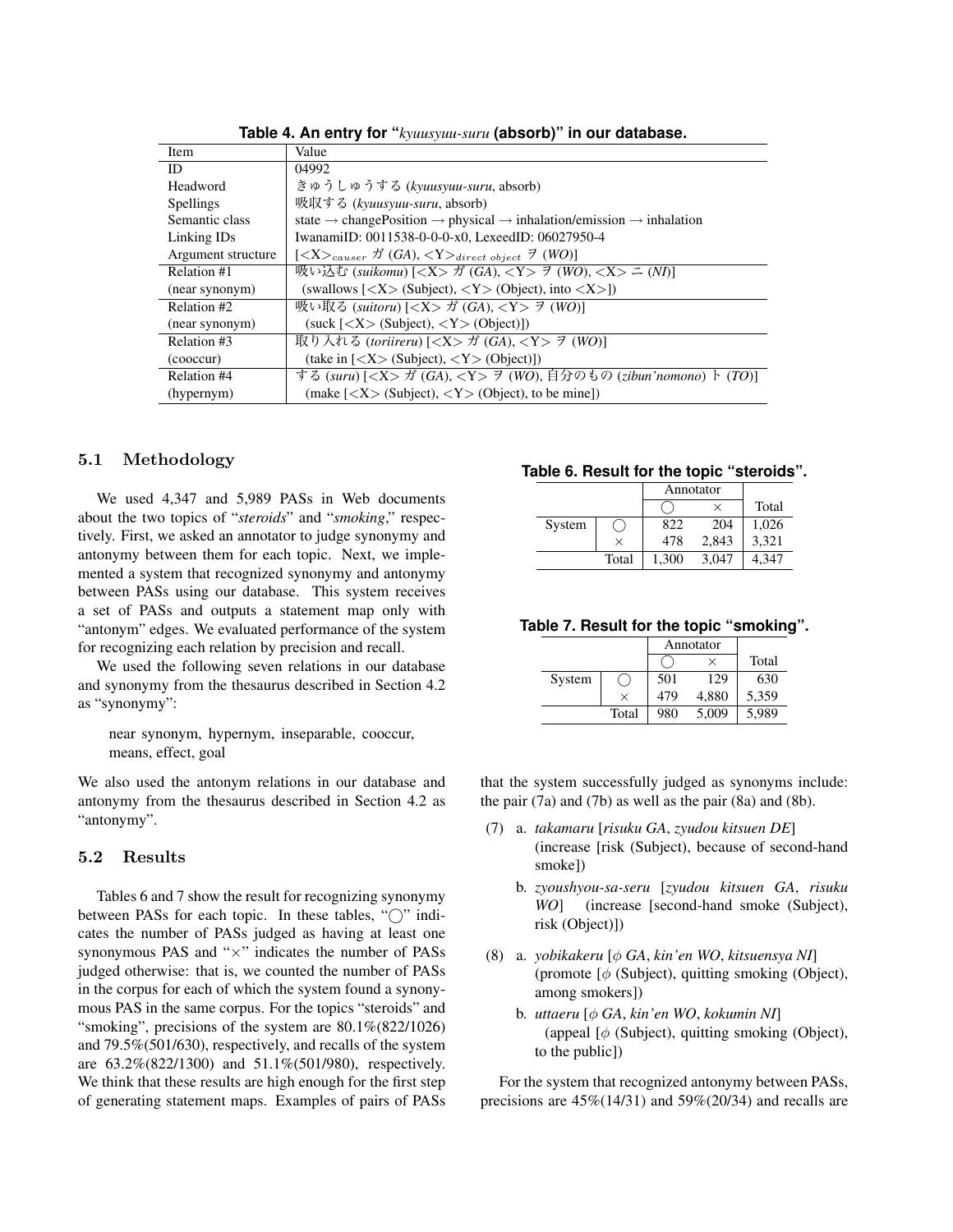26%(14/54) and 13%(20/158) for the topics "steroids" and "smoking", respectively.

Low recall in this experiment results mainly from the fact that human beings can use logical relations between nouns for recognizing synonymy and antonymy between PASs but the above systems cannot. Lack of the following kind of knowledge on synonyms between PASs, i.e., between a verb and "become *adjective*", in our database is another reason for low recall of the system:

- (9) a. *takamaru* [*nikochin noudo GA*, *kitsuen DE*] (increase [nicotine concentration (Subject), because of smoking])
	- b. *takaku naru* [*nikochin noudo GA*, *kitsuen DE*] (become higher [nicotine concentration (Subject), because of smoking])

# 6. Conclusion and future work

In this paper, we presented a database of logical relations between predicate argument structures in Japanese for recognizing logical relations between statements.

We have been collecting knowledge on logical relations between PASs using the following two methods. One is to apply the method proposed in Section 4.1 to adjectives and predicative idioms. The other is to manually validate a huge scale of knowledge collected from a corpus by Abe et al.'s method[1] and organize the result into logical relations among more than two PASs, for example, Perspective on, Subframes and Precedes relations proposed in FrameNet[13].

#### **Acknowledgment**

This work was (partly) supported by National institute of information and Communications of Technology Japan.

# Appendix: Nine types of logical relations between PASs in Japanese

To recognize logical relations between statements, we defined the following nine types of logical relations between two PASs.

near synonym, hypernym, inseparable, cooccur, means, antonym, presupposition, effect, goal

We describe these relations, with classification according to temporal connection and inevitability. In this paper, for a logical relation "A *⇒* B", we call A the antecedent event (or the antecedent PAS) and B the consequent event (or the consequent PAS).

Simultaneous connection Near synonym, hypernym, inseparable, cooccur, means and antonym are logical relations between two events (PASs) that happen simultaneously.

- near synonym When two events can be paraphrased each other, we judge the relation between these to be near synonym. For example, "(10a) *⇔* (10b)" is a near synonym relation.
	- (10) a. *akeru* [*<*X*> GA*, *<*Y*> WO*] (open [*<*X*>* (Subject), *<*Y*>* (Object)]) b. *hiraku* [*<*X*> GA*, *<*Y*> WO*] (open [*<*X*>* (Subject), *<*Y*>* (Object)])
- hypernym, inseparable When a proposition "the consequent event happens whenever the antecedent event happens" holds and the reverse does not always hold, we judge the relation between these events as hypernym. In the case that the predicate in the antecedent event literally includes the predicate in the consequent event, we judge the relation between these as inseparable. For example, " $(11a) \Rightarrow (11b)$ " is a hypernym relation, and " $(12a) \Rightarrow (12b)$ " is an inseparable relation, where the verb "*agesage-suru* (move up and down)" in (12a) literally includes the verb "*ageru* (move up)" in (12b).
	- (11) a. *tsukaikonasu* [*<*X*> GA*, *<*Y*> WO*] (master [*<*X*>* (Subject), *<*Y*>* (Object)]) b. *tsukau* [*<*X*> GA*, *<*Y*> WO*] (use [*<*X*>* (Subject), *<*Y*>* (Object)])
	- (12) a. *agesage-suru* [*<*X*> GA*, *<*Y*> WO*] (move up and down [*<*X*>* (Subject), *<*Y*>* (Object)])
		- b. *ageru* [*<*X*> GA*, *<*Y*> WO*] (move up [*<*X*>* (Subject), *<*Y*>* (Object)])
- cooccur, means When one of two events that happen simultaneously is the main event and the other is a peripheral activity or occurrence, we judge the relation between these two events as cooccur. Especially, in the case where the peripheral event indicates a means for the main event, we judge the relation between them to be means. For example, " $(13a) \Rightarrow (13b)$ " is a cooccur relation, where (13b) is a peripheral event for (13a), and "(14a)  $\Rightarrow$  (14b)" is a means relation, where (14b) is a means for realizing (14a).
	- (13) a. *hayaru* [*<*X*> GA*] (be popular [*<*X*>* (Subject)]) b. *tsutawaru* [*<*X*> GA*, *tsugitsugi TO*]
		- (travel [*<*X*>* (Subject), widely])
	- (14) a. *wakasu* [*<*X*> GA*, *<*Y*> WO*] (boil [*<*X*>* (Subject), *<*Y*>* (Object)]) b. *kuwaeru* [*<*X*> GA*, *<*Y*> NI*, *netsu WO*] (apply [*<*X*>* (Subject), *<*Y*>* (Indirect object), heat (Direct object)])
- antonym When two events are antonymous, we judge the relation between these as antonym. For example, "(15a) *⇔* (15b)" is a antonym relation.
	- (15) a. *akeru* [*<*X*> GA*, *<*Y*> WO*] (open [*<*X*>* (Subject), *<*Y*>* (Object)])